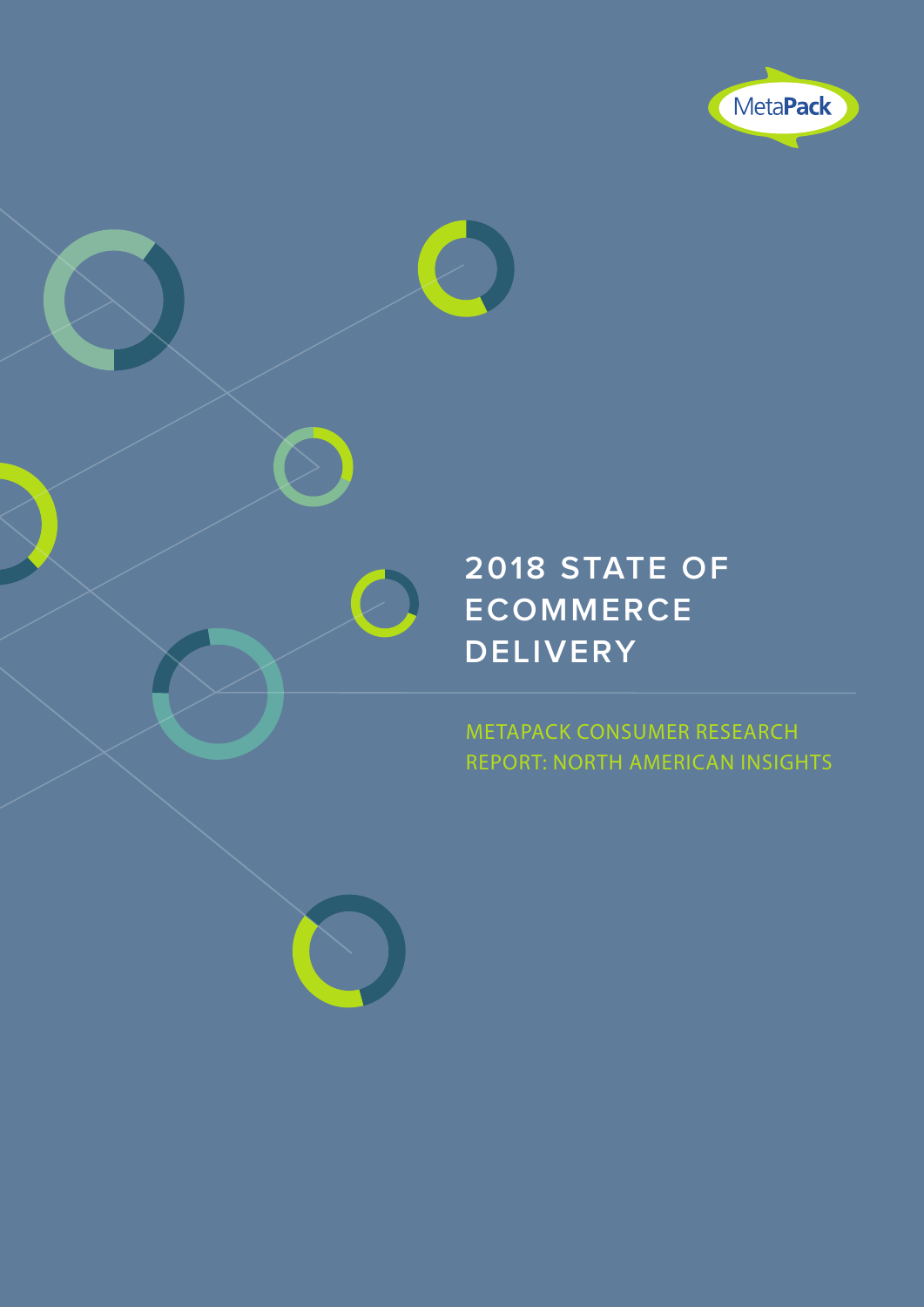# TABLE OF CONTENTS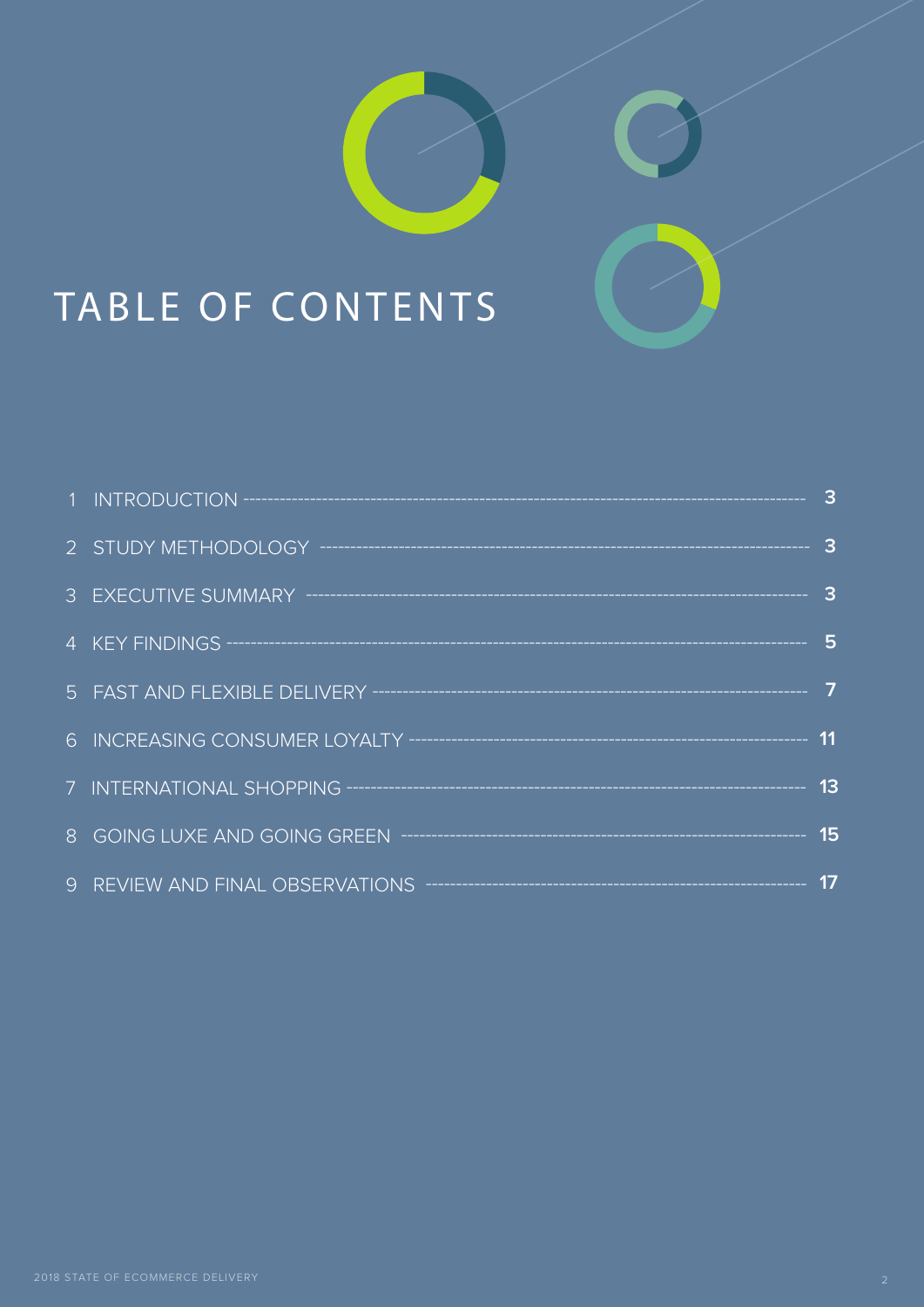## 1. INTRODUCTION

The eCommerce battleground is increasingly focused on who can best meet growing consumer expectations for shopping experiences that are simple, fast, reliable and – above all – convenient.

It comes as no surprise, then, that customer-centric delivery now represents a key differentiation point for e-tailers looking to win the biggest share of consumer spend.

Providing deep insights into what consumers want when it comes to delivery, the 2018 State of eCommerce Delivery: MetaPack Consumer Research Report examines how the delivery choices shoppers in North America and Europe encounter influence the purchasing decisions they make.

This North American Market Insights report delivers a detailed assessment on how consumers in Canada and the United States (US) increasingly expect to be able to determine exactly when, where and how they receive their online purchases and which carrier is trusted with the delivery of their goods.

### 2. STUDY METHODOLOGY

Research for this report was conducted online in July 2018 with 1,022 consumers in the US and Canada as part of a global study. In total 3,597 consumers in the UK, France, Germany, the Netherlands, Spain, Canada and the US were surveyed on behalf of MetaPack by Research Now, a global leader in digital data collection.

Aged over 18, all survey participants had made an online purchase in the last six months and the survey sample was designed to ensure equal respondent weighting between the seven geographic regions within which the fieldwork was undertaken: Canada (511), France (510), Germany (510), the Netherlands (509), Spain (510), the UK (528) and the US (511).



### 3. EXECUTIVE SUMMARY

An excellent consumer delivery experience can be a key differentiator for retailers and brands. In this year's report we explore key themes to help retailers and brands understand what consumers expect.

Firstly, Fast and Flexible Delivery. 81% of US consumers will pay more for faster delivery or a more convenient option. Getting it right for today's time-pressed consumers means delivering their online orders rapidly and to their specific requirements.

Secondly, International Shopping. 18% of US and 14% of Canadian consumers had made 6 to 10 purchases abroad in the last 12 months. Consumers expect full transparency on delivery and associated costs when buying abroad.

Thirdly, Consumer Loyalty. 65% of US and 50% of Canadian consumers would prioritize shopping with one online provider over another if it offered a loyalty program featuring next day delivery.

Finally, we discuss Going Luxe and Going Green. Consumers are increasingly eco-conscious and choosing consolidated deliveries.

With a wealth of choice at their fingertips, should eCommerce providers fail to get the end-to-end e-delivery experience right, these well-practiced digital shoppers will make e-tailers fight even harder for their loyalty.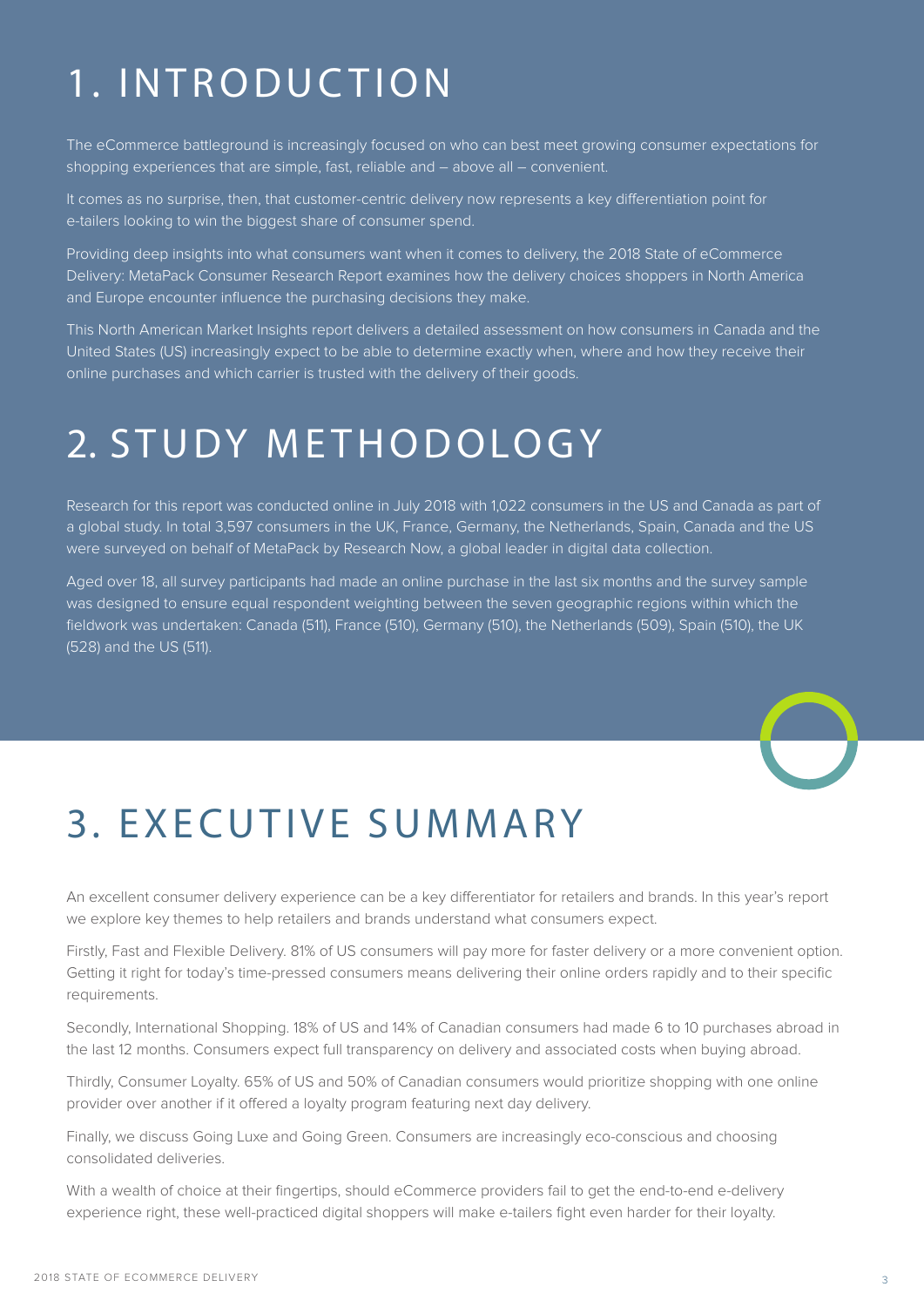### ECOMMERCE DELIVERY TRENDS: CONSUMER PREFERENCES



of consumers have purchased more items to take advantage of a minimum spend 'free delivery' option.



of consumers chose to purchase goods from one online provider over another because they provided more delivery options.



of consumers say a positive delivery experience incentivises them to shop with an e-tailer again.



of consumers now want eCommerce providers to offer a one-hour delivery in metropolitan areas.



of consumers would prioritize shopping with one online provider over another if it offered a loyalty program featuring free next day delivery.

While home delivery retains a strong appeal for **83%** of US and **81%** of Canadian consumers, many utilized a range of other options to secure the most convenient time or location to take receipt of their orders:

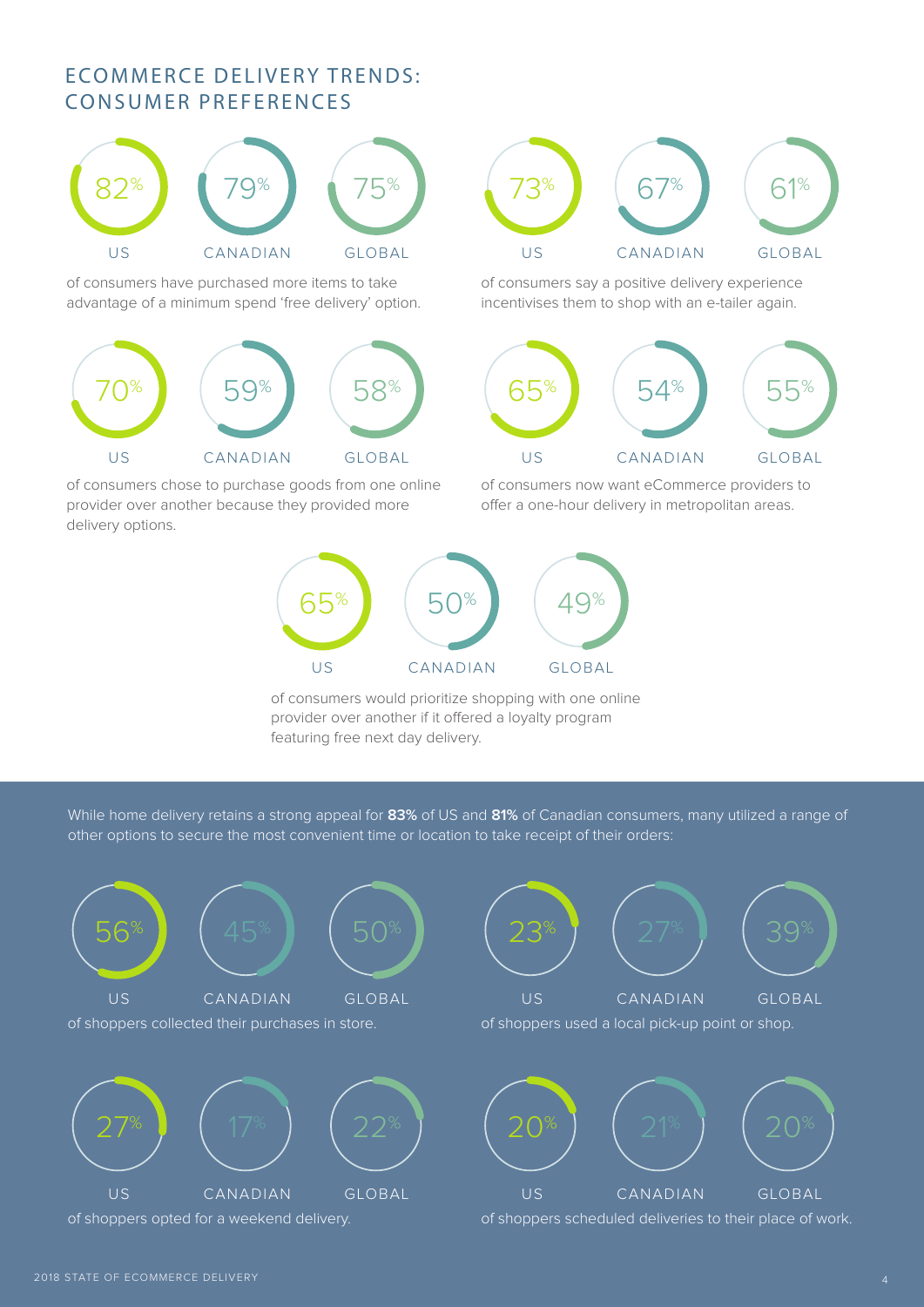## 4. KEY FINDINGS

With consumer loyalty increasingly hard to come by, and online shopping expectations evolving rapidly, our research highlights how consumer priorities are shifting when it comes to the delivery of their eCommerce orders:

#### **MOST CONSUMERS NOW EXPECT FREE DELIVERY FOR THEIR EVERYDAY PURCHASES –**

**61%** of US and **68%** of Canadian shoppers said free delivery is their top consideration for the majority of purchases they make.

**BUT MANY ARE PREPARED TO PAY TO EXPEDITE FASTER DELIVERY OR TAKE ADVANTAGE OF A MORE CONVENIENT DELIVERY OPTION – 81%** of US and **69%** of the Canadian shoppers we surveyed expect to pay extra for a one-hour, same day, next day or Sunday delivery.

**SHIFTING LIFE PRIORITIES MEAN MORE CONSUMERS WANT THE FREEDOM TO CHANGE DELIVERY DATES OR RE-ROUTE THEIR ORDER POST-DESPATCH – 37%** of US and **24%** of Canadian shoppers had made changes to their delivery preferences 'on the fly' after their order had been dispatched, with a further **51%** of US and **40%** of Canadian shoppers saying that if this option had been available to them, they'd have used it.

**CONVENIENCE-ORIENTED CONSUMERS ARE TEMPTED TO TRY OUT NEW DELIVERY OPTIONS – 40%** of Canadian shoppers plan to take advantage of collection from a local pick-up point, so they can avoid having to deviate from their daily routines or miss delivery slots. Similarly, delivery to a secure box outside their home held a strong appeal for **35%** of US respondents, with a further **30%** saying they'd be willing to try out futuristic options like delivery by drone, robots or autonomous vehicles.

**THE ABILITY TO SELECT WHICH CARRIER DELIVERS THEIR ONLINE PURCHASES IS BECOMING A TOP PRIORITY FOR MANY CONSUMERS – 51%** of US and **45%** of Canadian shoppers say that it is somewhat or very important they're able to choose which online carrier delivers their online purchases.

**THE RISE OF THE LUXURY BRAND BUYING CONSUMER –** a staggering **91%** of US and **82%** of Canadian respondents surveyed had purchased online goodsfrom a luxury brand in the last 12 months. Understanding the 'store to door' delivery priorities of this growing army of luxe shoppers is a top concern.

**CONSUMER DEMAND FOR A CONVENIENT 'GREEN' ECO-FRIENDLY DELIVERY IS** 

**GROWING – 78%** of US and **68%** of Canadian shoppers told us they were conscious of the environmental impact of their online deliveries. Over half of these shoppers went on to say they would always choose a consolidated delivery over multiple individual deliveries from eCommerce sites because it was either more convenient for them, and/or greener.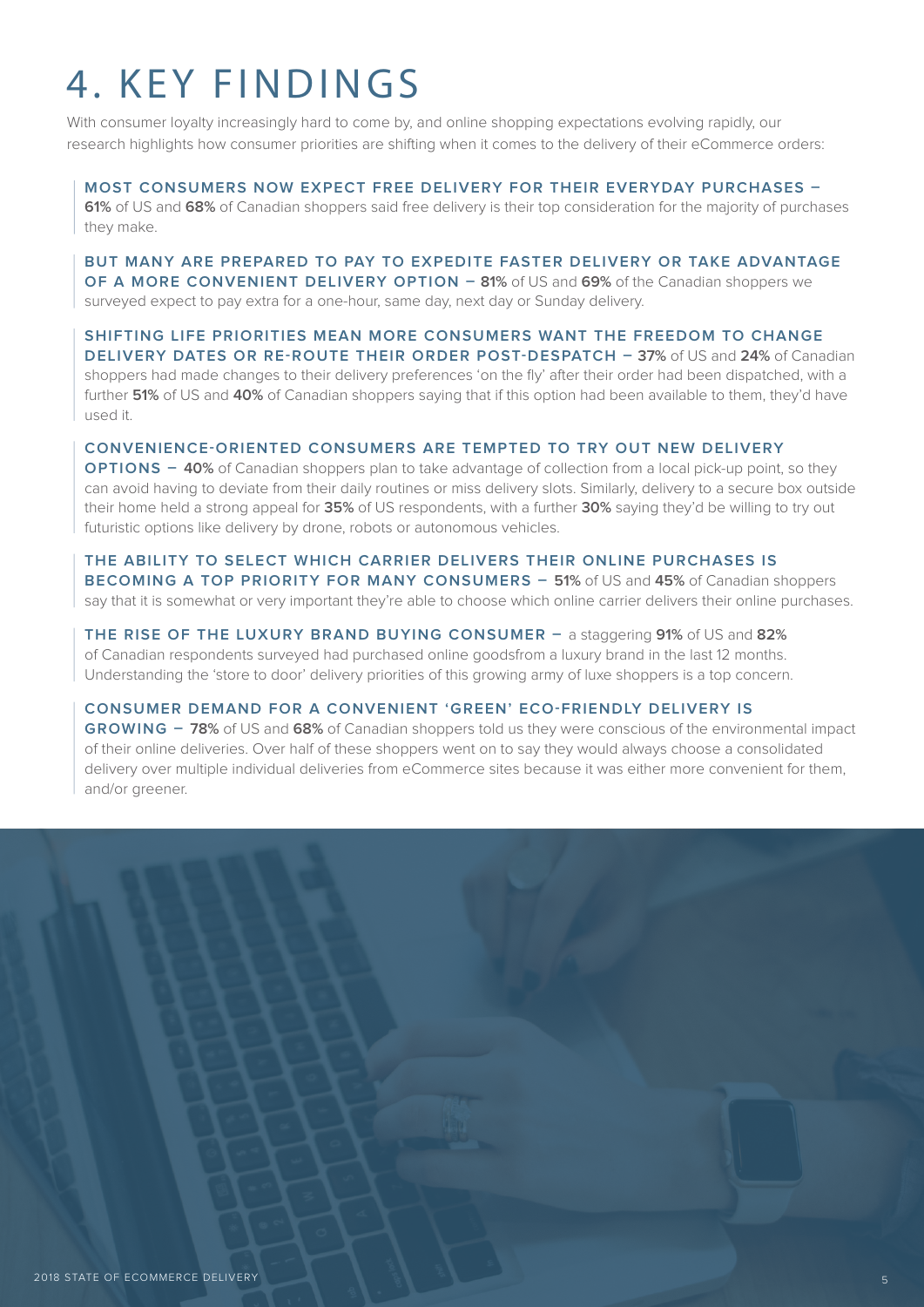#### CUSTOMERS WANT DELIVERY TO BE FREE, FAST AND ACCURATE

Free delivery is the most important consideration for **61%** of US and **68%** of Canadian shoppers when making the majority of their purchases:



of shoppers had abandoned shopping baskets with online retailers because free delivery was not available.

of shoppers had purchased more items or products to take advantage of a free delivery option.



of shoppers say free delivery would incentivize them to buy more online during peak sales periods like holidays, Black Friday and Cyber Monday.

Asked to evaluate the top issues that resulted in an unsatisfactory delivery experience for them, consumers identified:



Even Amazon failed to match consumer expectations with regard to convenience: **37%** of US and **27%** of Canadian shoppers say they weren't at all impressed at having to stay at home all day awaiting delivery of their Amazon order.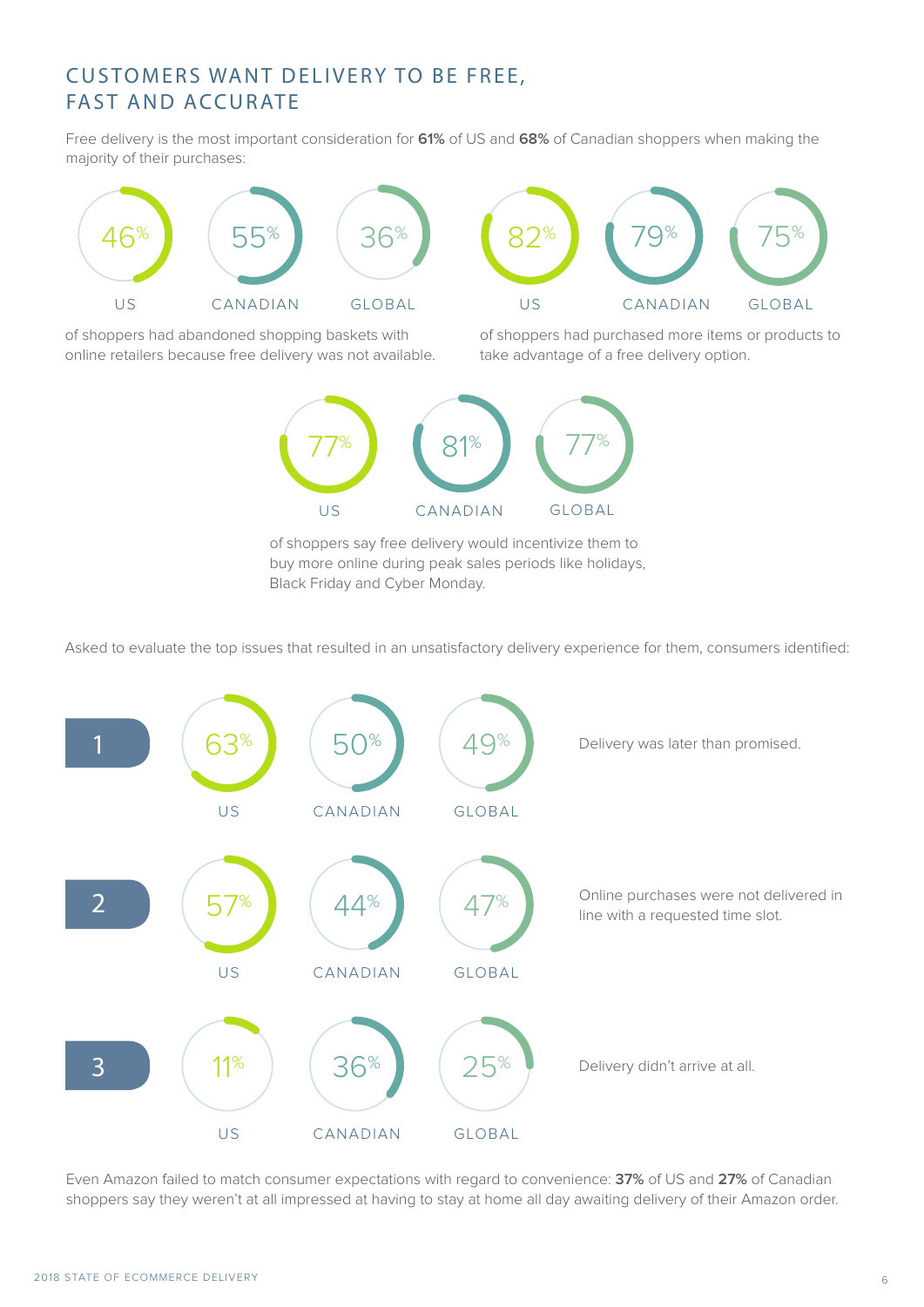## 5. FAST AND FLEXIBLE DELIVERY

US consumers (**24%**) ranked fast delivery as their #2 most important consideration after free delivery for the majority of their online purchases. This is perhaps unsurprising, considering that **20%** say they head online to make purchases on a daily basis with a further **37%** making weekly online shopping forays.

Canadian consumers had similar expectations when it came to receiving their online orders:



Encountering slow delivery options resulted in **42%** of US and **32%** of Canadian consumers abandoning shopping baskets on the websites of retailers.



Amazon disappointed **44%** of US and **33%** of Canadian respondents, who said they had abandoned their purchases on the online platform because delivery would take too long.

 $\frac{1}{2}$ 

#### SPEED IS NOW CENTRAL TO THE CUSTOMER EXPERIENCE

Receiving online purchases as fast as possible exerts a strong appeal for consumers; over a quarter (**26%**) of US and **18%** of Canadian shoppers had taken advantage of a same-day delivery option where this option was available to them. Meanwhile, **17%** of US respondents say the desire for instant gratification meant they'd made use of a onehour delivery option to get their goods faster.



These consumers say they'd like retailers to offer a one-hour delivery service in metropolitan areas.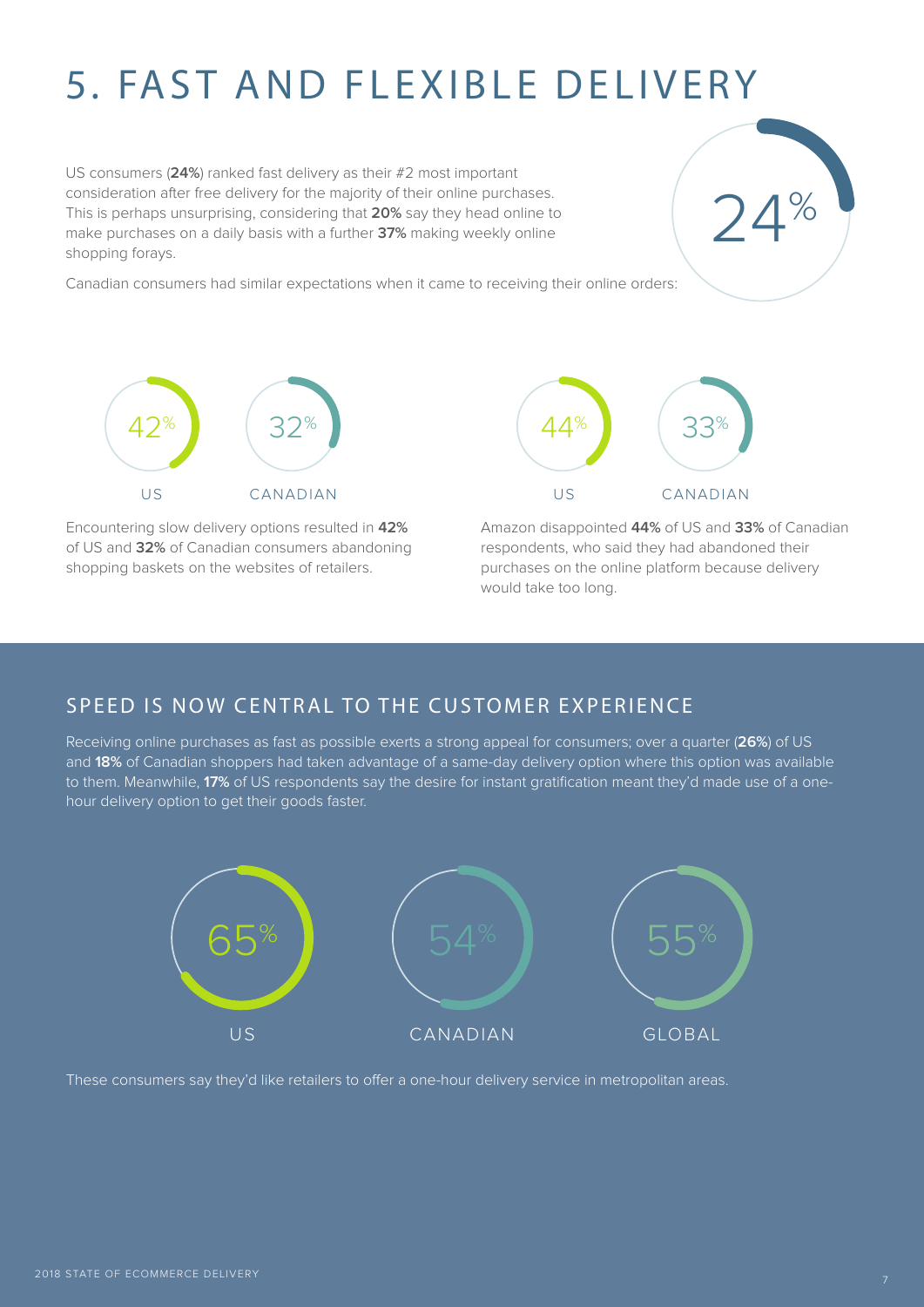#### CONSUMERS WANT MORE DELIVERY CHOICE – ONE SIZE DOES NOT FIT ALL

Consumers expect to encounter a range of delivery options when shopping online so they can select the time, place and delivery mode that best meets their immediate needs.



eCommerce sites also need to recognise that geographic preferences with regard to last-mile delivery vary and adapt local delivery strategies accordingly.

of US and Canadian shoppers had utilized a home delivery service option– so the to a pick-up point (PUDO) and the delivery service option– so the pressure is on eCommerce sites to ensure shoppers aren't kept in the dark about when deliveries will arrive and keep their delivery promises – or risk disgruntled customers taking their future business elsewhere.



of canadian consumers opted for delivery

21%  $20%$ 

One-fifth or more of survey respondents in Canada (**21%**) and the US (**20%**) have arranged for online purchases to be delivered to their place of work.



of US consumers opted for Collect  $\left[56\% \right]$  or US CC



of US consumers elected for a weekend  $27%$  OT US CO<br>delivery

#### CONSUMERS EXPECT TO BE 'IN THE KNOW' ABOUT THEIR ORDER STATUS

Today's consumers expect to encounter a range of options that make it easy to get frequent and regular updates on what's happening and when with regards to tracking their orders:





and **32%** of Canadian respondents.

said receiving SMS and push notifications with a hyperlink on their phone was a popular option for **49%** of US

said receiving regular email updates is the top preference for US (**55%**) shoppers; similarly, **52%** of Canadians expect email notifications so they can track delivery.



of consumers also regularly log into their online account to check order status.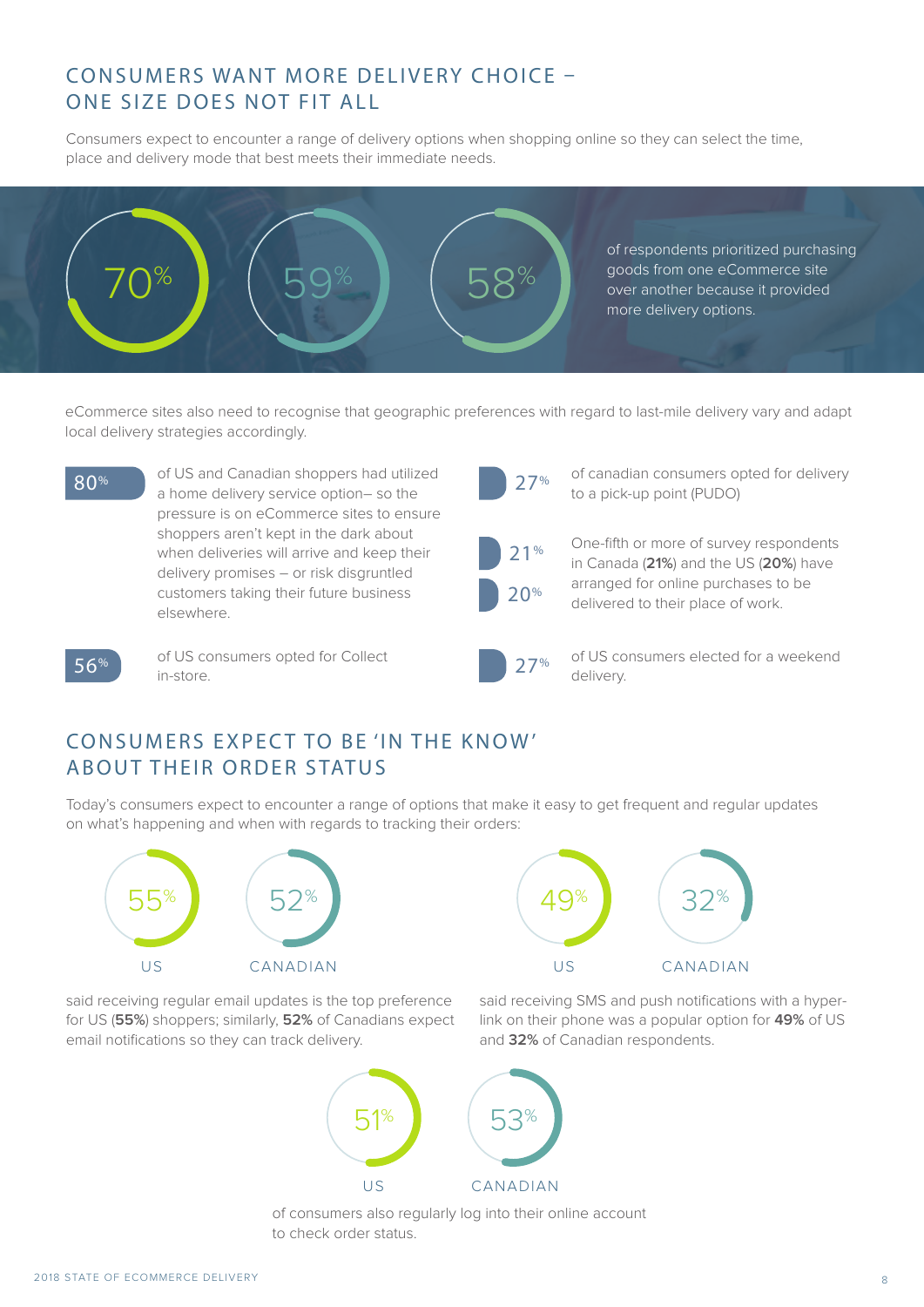### KEEPING UP WITH CONSUMER NEEDS

Amazon sets the delivery benchmark against which consumers evaluate the performance of other eCommerce sites; an impressive **79%** respondents globally had purchased good online from Amazon in the last 6 months.

Our research highlights that retailers, brands and other online marketplaces need to keep their foot to the pedal when rising to the challenge of providing an 'Amazon-like' delivery experience.

Indeed, US shoppers ranked their last delivery experience with an eCommerce site as:



Canadian shoppers, however, were noticeably less impressed when ranking their last delivery experiences:



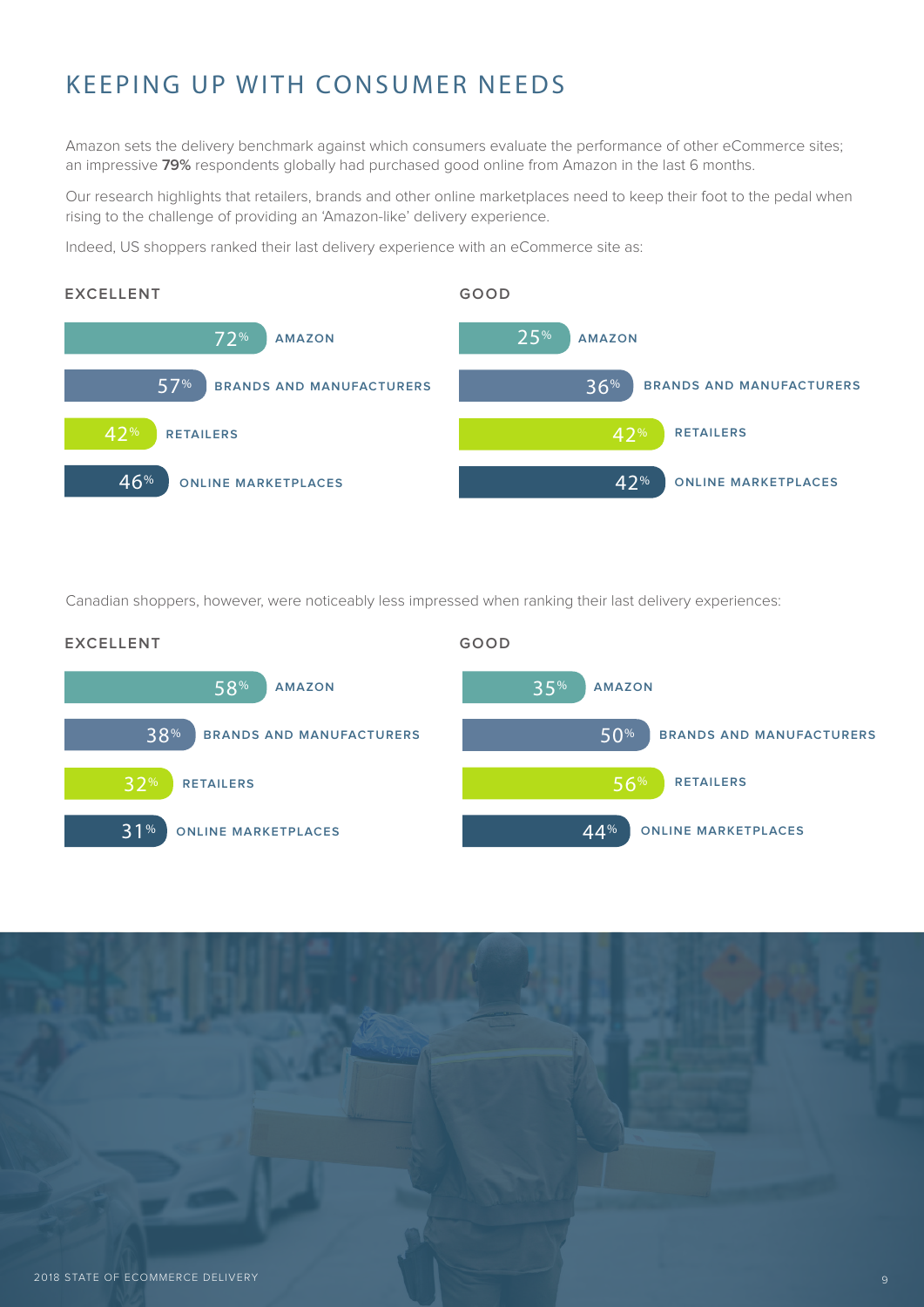#### CONVENIENCE-ORIENTED CONSUMERS ARE READY AND WILLING TO PAY FOR FASTER OR MORE SUITABLE DELIVERY



The majority of consumers we surveyed said they were more than prepared to pay extra for speedy and convenient shipping options such as one-hour delivery, same day delivery, next day delivery or a Sunday delivery slot.

With so many of today's online shoppers perceiving speedy shipping as a 'must have', displaying fast-delivery options on product pages will resonate well with those consumers looking to personalize delivery according to their needs.

#### CONSUMERS WANT DELIVERY ON THEIR TERMS – AND HYPER-PERSONALIZED

A growing number of consumers now expect a truly customer-centric delivery experience that's flexible enough to accommodate their fast-changing needs:



of consumers say they'd requested a change of delivery date or location after their order had been dispatched.

of consumers said that if this option had been available to them, they'd have used it.



of consumers say they expect eCommerce providers to know who they are and personalize a scheduled delivery in line with where they are right now – and not to a fixed zipcode.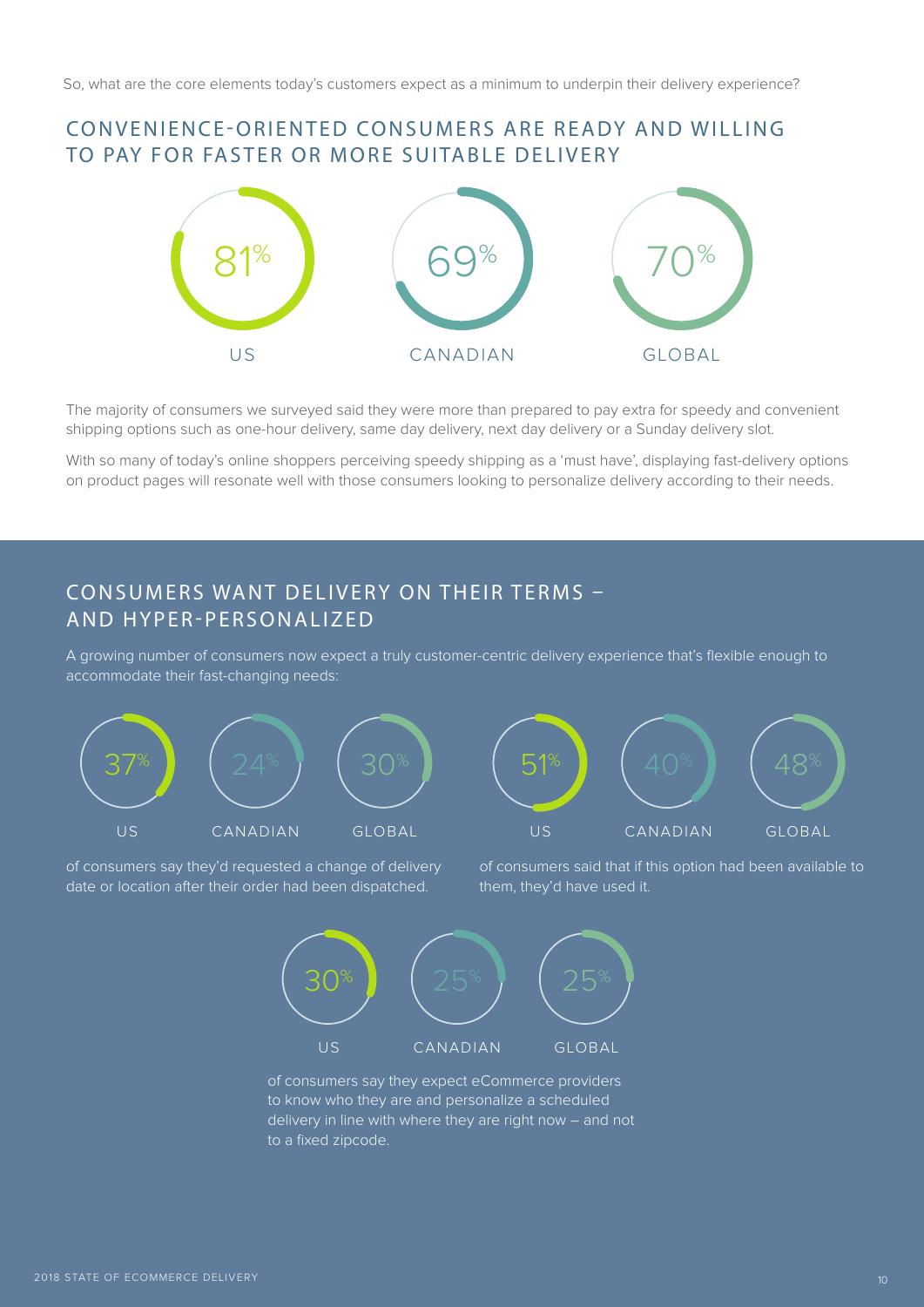# 6. INCREASING CONSUMER LOYALT Y

Standing out from the crowd is one of the biggest challenges facing eCommerce sites. So, what does it take to deliver a stand out customer experience that goes beyond fast shipping and satisfies the consumer quest for ever-more convenient delivery options?

#### LOYALTY PROGRAMMES HOLD A STRONG CONSUMER APPEAL

Amazon's Prime membership program has proved a powerful engine for sales growth, setting the bar in consumer minds around what a great subscription service should deliver. In fact, **82%** of US and **72%** of Canadian consumers would like the eCommerce websites they use regularly to provide a Delivery Loyalty Program.

Unsurprisingly, consumers have high expectations when it comes to Delivery Loyalty Programs. But once subscribed, the frequency with which they place orders is likely to ramp significantly:



of consumers say they would prioritize one online eCommerce provider over another if it offered a loyalty program with preferential member services.



of consumers are planning to join up to five delivery loyalty programs in the coming 12 months.



of consumers are prepared to pay a monthly fee to secure unlimited next-day delivery on all their online orders.

A significant **74%** of US and **66%** of Canadian respondents also said they'd be interested in a delivery loyalty program where multiple retailers and brands work together to offer a premium delivery service.

#### TRY-BEFORE-YOU-BUY PLAYS STRONGLY TO CONSUMER DESIRES FOR A MORE CONVENIENT SHOPPING EXPERIENCE

eCommerce sites that are struggling to streamline their returns process will need to prepare for the tsunami of demand that will be generated as more consumers look to take advantage of the try-before-you-buy trend:



of consumers say the convenience of try-before-you-buy is appealing.



of consumers say that, for them, it's all about flexible customer service.



of consumers say they anticipate try-before-you-buy would reduce delivery costs on their online orders.

But while **54%** of US consumers say they'd be prepared to pay more for the ease and convenience endowed by a try-before-you-buy service, just **41%** of Canadian shoppers indicated any inclination to pay for this privilege.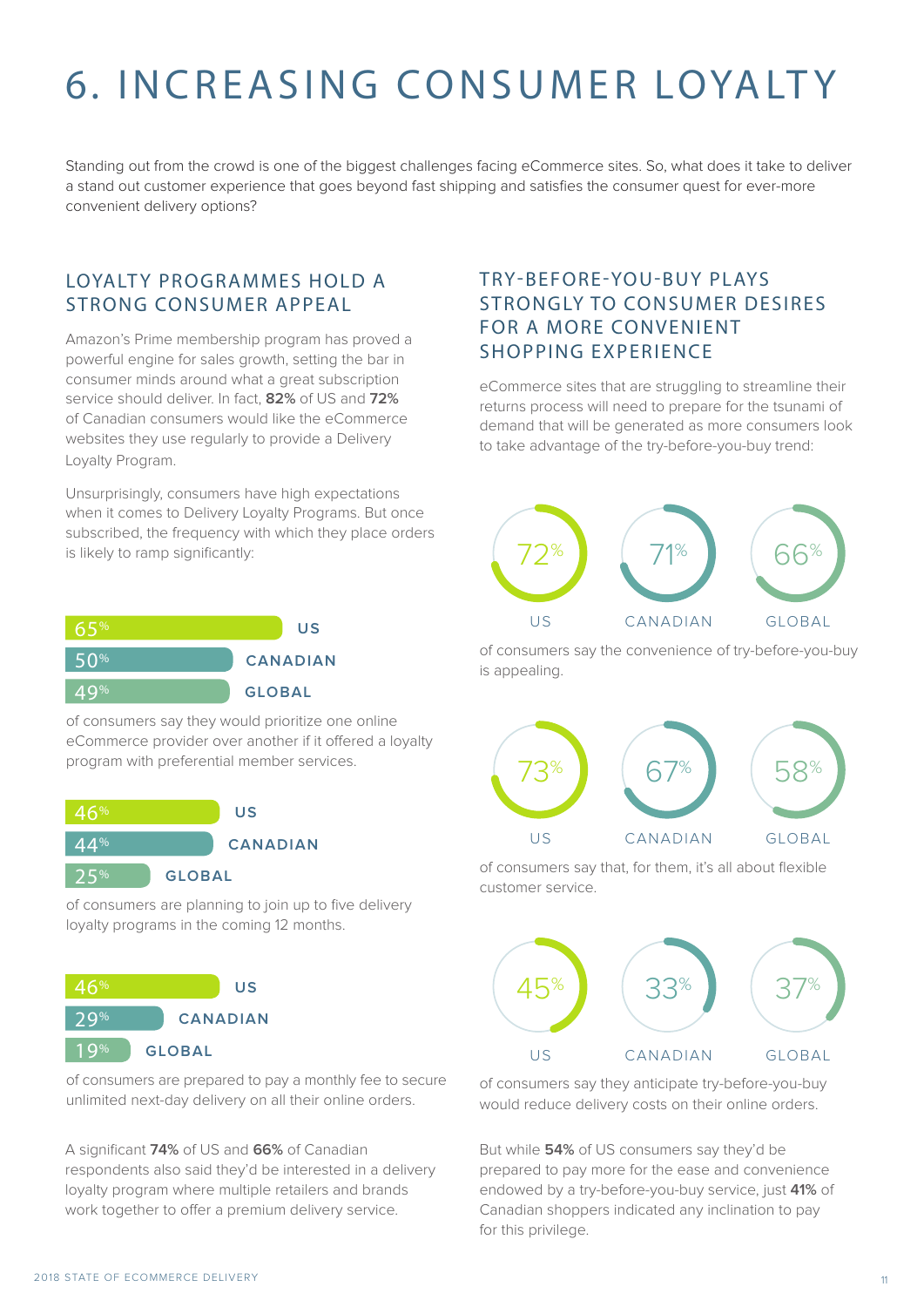### GIVING CUSTOMERS CONTROL OF WHO DELIVERS THEIR PARCEL

Having the ability to choose the carrier that's trusted with delivery of their online orders is becoming a top priority for many shoppers. This was especially the case for **31%** of US and **28%** of Canadian shoppers, who view not having this facility as a deal-breaker when determining which eCommerce provider gets their business.



of consumers say the freedom to choose a last-mile carrier is extremely/somewhat important to them.

#### RETURNS – BRIDGING THE EXPECTATION GAP

Considering that **57%** of US and **56%** of Canadian consumers say the returns policy they'd encountered when shopping on an eCommerce site had deterred them from placing an order, getting the returns experience right is a top imperative:

| 49% | -US             |
|-----|-----------------|
| 38% | <b>CANADIAN</b> |

of shoppers would shop more with eCommerce sites that made the returns process easier.

| $\mid$ 40% | -US             |
|------------|-----------------|
| $-40%$     | <b>CANADIAN</b> |

of shoppers will always check an eCommerce site's returns policy before deciding whether to buy or not.

|     | <b>US</b>       |
|-----|-----------------|
| 71% | <b>CANADIAN</b> |

of shoppers say they'd be willing to pay more for a more convenient or premium returns option.

Asked about their preferences for returning goods purchased online:



2018 STATE OF ECOMMERCE DELIVERY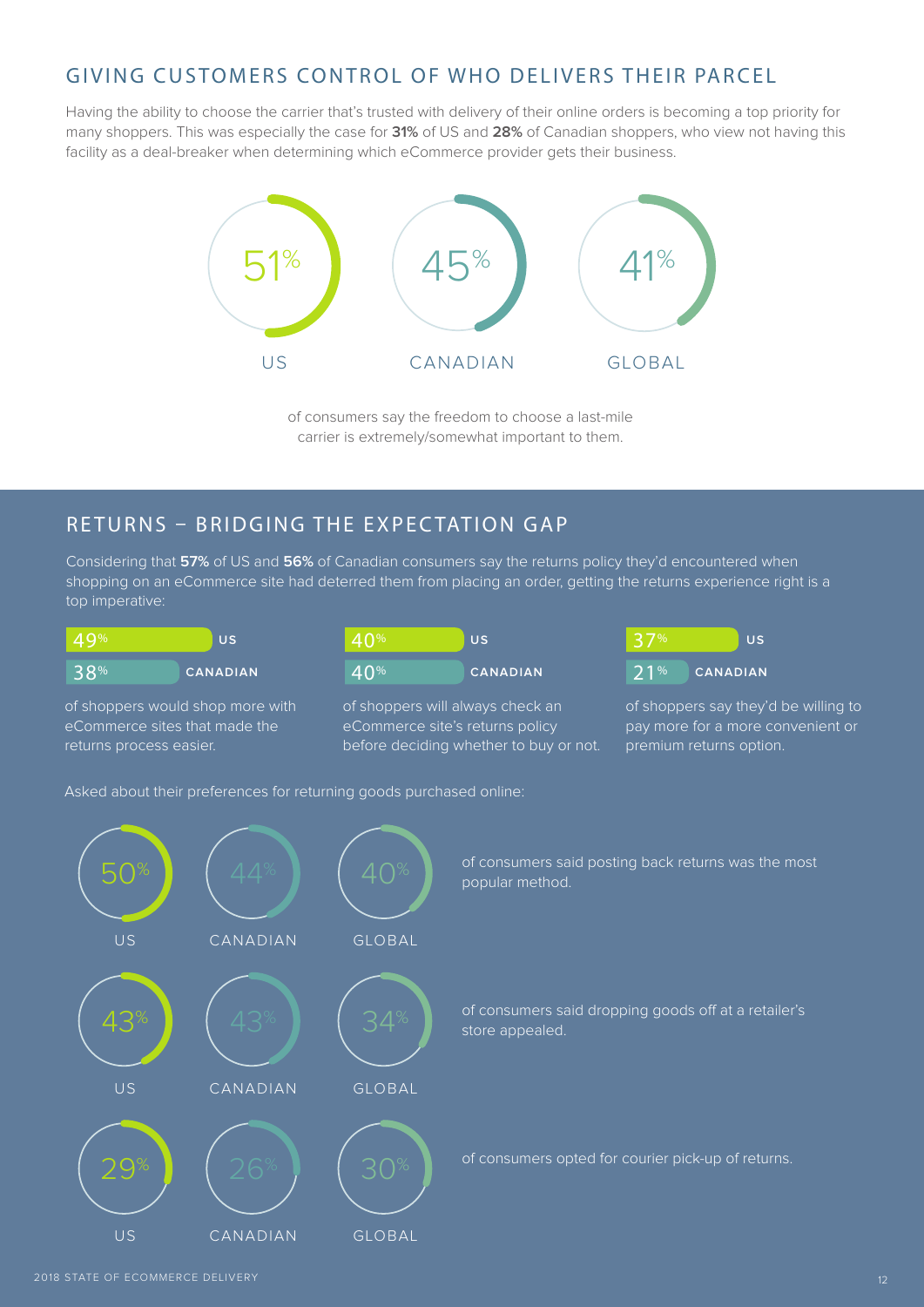# 7. INTERNATIONAL SHOPPING

Cross-border eCommerce is making it easier for consumers around the world to buy goods from other countries. Indeed, the rate at which consumers are going global in pursuit of product deals or items not available in-country is impressive.



of consumers had made between 2 and 5 cross-border purchases, with **18%** of US and **14%** of Canadian shoppers making 6 to 10 or more purchases.

Asked what is deterring them from making more international purchases, respondents said the top barriers they'd encountered were:

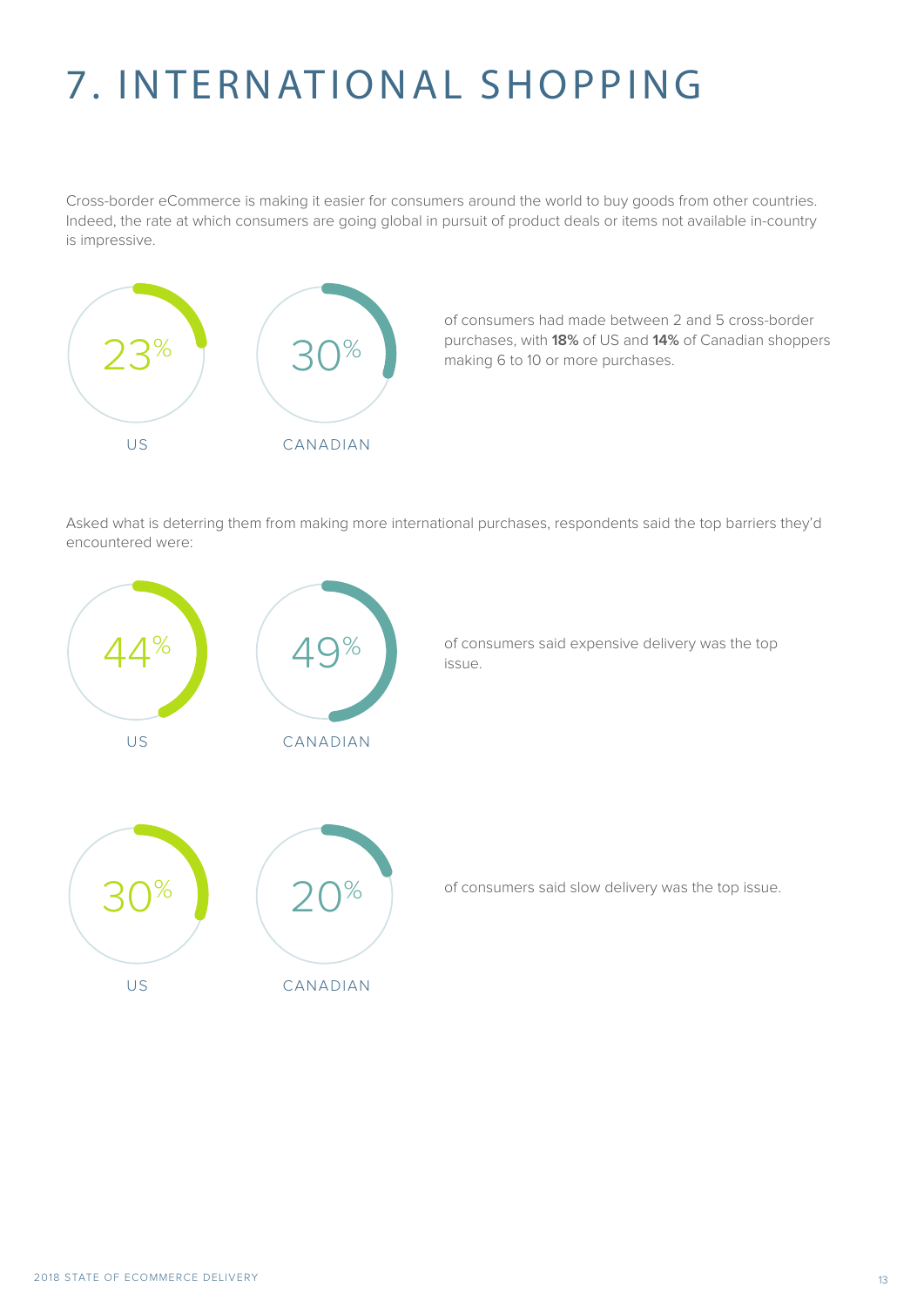#### CROSS-BORDER SHOPPERS EXPECT FULL TRANSPARENCY ON DELIVERY AND ASSOCIATED COSTS

Utilizing a mix of regional and local carriers to get goods to customers in the fastest possible manner eliminates the risk of delivery becoming convoluted, irritating or expensive for international shoppers.

But eCommerce sites can't afford to overlook the basics, especially when it comes to ensuring that online shoppers don't encounter unexpected charges on the purchases they're considering:



of international shoppers assiduously check to see what additional charges will be applied to product and shipping prices.



of shoppers will abandon their online shopping basket if presented with an unexpected additional charge for taxes at checkout.

#### NORTH AMERICAN SHOPPERS UNDETERRED BY BREXIT?

Over one-third of North American shoppers appear unconcerned about the UK's forthcoming exit from the European Union; **36%** of US and **39%** of Canadian shoppers say they will continue to buy goods online from UK eCommerce sites post Brexit.



Asked to evaluate what would put them off making purchases from UK eCommerce sites post-Brexit:



of consumers identified an increase in delivery costs as being a game changer.

US CANADIAN GLOBAL US CANADIAN GLOBAL

of consumers said goods becoming more expensive than locally would be a deterrent.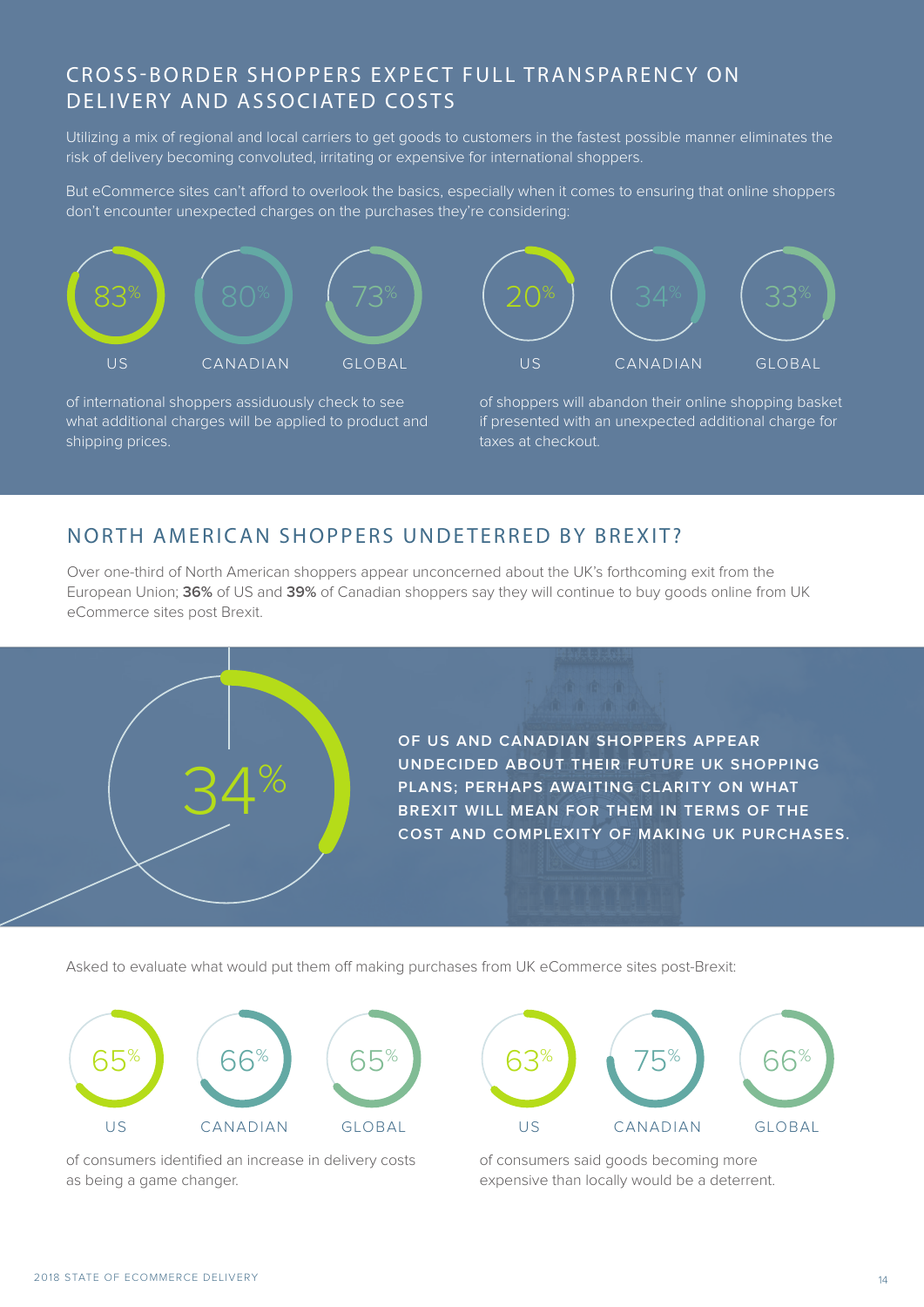# 8. GOING LUXE AND GOING GREEN

Following a tentative start, luxury brands are now racing to embrace digital commerce – whether that's partnering with multi-brand retail sites or developing their own online sales portals - or both.

With luxury eCommerce taking off, the pressure is on smart retailers to provide unique experiences and differentiated delivery options that play well with shoppers. Whether that's a two-hour delivery window or a same-day 'white glove' concierge delivery service that enables customers to try on/view products in their home, office or hotel suite - and immediately return unwanted items.



**OF US CONSUMERS HAD PURCHASED ONLINE GOODS FROM A LUXURY BRAND IN THE LAST 12 MONTHS**

#### THE LUXURY SHOPPER COMES OF AGE

**82%** of Canadian consumers had also purchased online goods from a luxury brand in the last 12 months. Home delivery was the top preference for **38%** of US and **32%** of Canadian shoppers making a luxury purchase:

- Around one-third of consumers (**32%** US; **39%** Canada) had shopped online with between four and nine luxury brands.
- US consumers appear highly enthusiastic about engaging with luxury brands online – over a quarter (**27%**) had shopped with 10 or more luxe brands in the past year.

Asked to compare delivery of their luxury item compared to other ordinary online purchases, **72%** of US shoppers said it felt more secure; **62%** said it was more controllable and trackable; and **56%** said there was a greater level of personal care.

However, **24%** of Canadian shoppers said there was no discernible difference. Indeed, Canadian shoppers were noticeably less impressed with their luxury item deliveries compared to their US counterparts; just **45%** said it felt more secure; only **35%** said there was greater control or trackability; and just **27%** experienced a greater level of personal care.

Ranking the most important delivery service features they expect when making a luxury purchases, consumers' responses indicated:



#### **US CONSUMERS CANADIAN CONSUMERS**

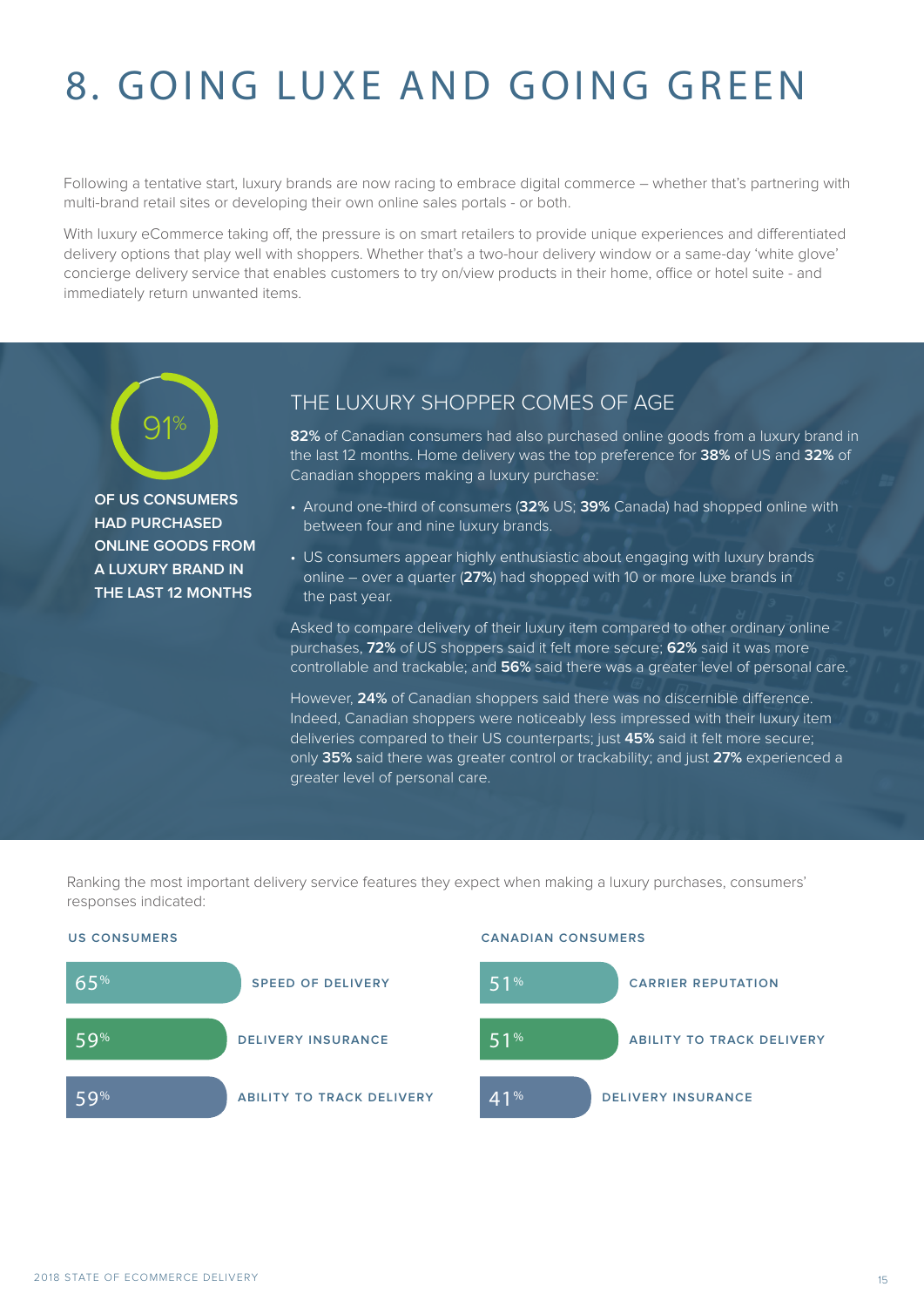### SAVING THE PLANET – ECO DELIVERY RISES UP THE CONSUMER AGENDA

Today's consumers are increasingly concerned about the eco-impact of their online purchasing behaviours:





of consumers say they care a great deal about how their online deliveries contribute to increased carbon emissions and traffic congestion.

of online shoppers say they're conscious of the issue.

With the tide of consumer sentiment turning on this issue, retailers will need to cater to a growing number of consumers who are concerned about the impact of their shopping habits on society and the planet.

Eco-friendly delivery innovations like consolidated delivery can enable an important point of differentiation for retailers and brands looking to establish and maintain strong consumer-centric relationships.

### CONSOLIDATED DELIVERY SERVICES PROVE TEMPTING FOR ONLINE SHOPPERS

Indeed, consolidated delivery services represent a welcome 'triple win' for consumers– giving them greater convenience, a single delivery cost saving, and the chance to reduce the environmental impact of their online shopping habits:



of consumers identified convenience as the top benefit they'd gain from receiving all their goods in one go.



of consumers said that, given the choice, they'd opt for a consolidated service over having to plan to receive multiple deliveries.

With **98%** of US and **93%** of Canadian shoppers stating they believe that choosing a consolidated delivery service option would have a positive impact on reducing air pollution or traffic congestion, the digital delivery preferences of this significant cohort of consumers should not be ignored.